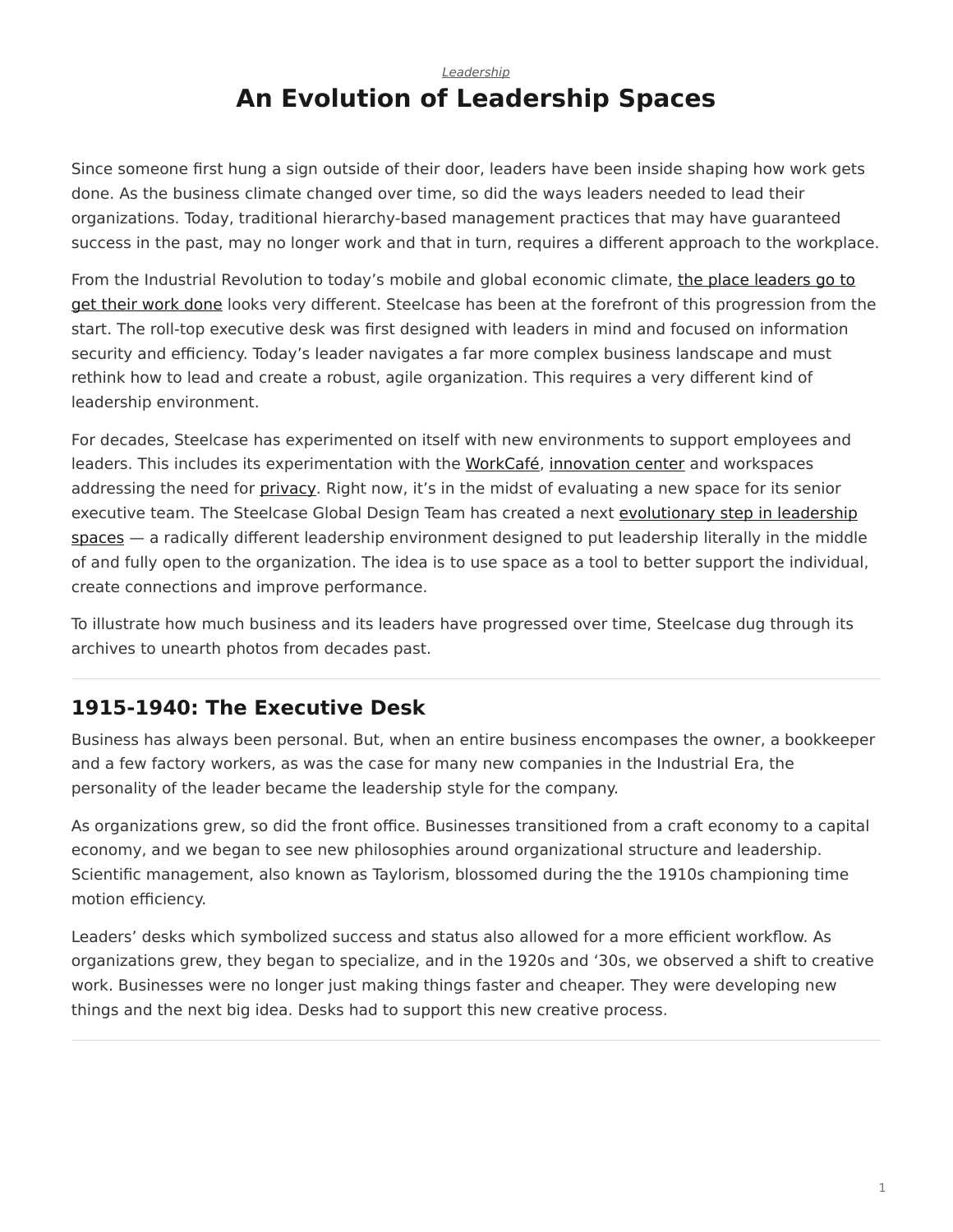# **1950-1989: Efficiency to Effectiveness**

In the 1950s, the executive's space clearly denoted status. Most leaders operated within a hierarchical system. The amount of filing space, number of seats at a conference table and window views were just a few of the things that helped communicate the owner's prestige.

Peter Drucker, considered by many the founder of modern management, coined the term "knowledge worker" in 1959. During the coming decades, Drucker's philosophies spoke to leaders in an increasingly complex world. He identified a move from efficiency to effectiveness. It became important not just to solve the problem right, for example by building a better mousetrap. But, it was critical to solve the right problem. It didn't matter if you built the best buggy whip, for example, if Henry Ford made buggies obsolete. This put leaders on a path to foster creativity.

Toward the end of this era, it became clear that the ways people were working were evolving. Work was no longer done primarily alone at someone's desk. In order to be creative and innovative, employees had to work cross functionally, on multidisciplinary teams. They began to move around more to be with the people required to get the job done. While direction for-the-most-part still came from the top, by the 1970s and 1980s you would find engineering, marketing and finance, for example, all working together to solve big problems.

Leaders looked for ways to increase the speed of organizational change. The top-down structure so many businesses were accustomed to just didn't allow companies to change direction fast enough. Over time, the value and importance of the culture of an organization began to rise. If companies had the right culture, they had a better chance of being agile. The leadership environment adjusted as well adding more shared, collaboration spaces.

## **1990-2010: Embracing Networks**

In the 1990s, the flow of information accelerated and the speed of business sped up as well. Organizations began to see themselves in terms of social networks and cultures, as much as structures. Relationships powered the generation of ideas within complex organizations. Social interactions and the space that supported them became more important.

Steelcase prototyped a new groundbreaking approach for creating leadership spaces in the mid-1990s. In the new Leadership Community, leaders moved out of private offices and away from leadership silos. Space changed from owned offices and conference rooms assigned by status and rank to a variety of shared spaces designed to strengthen networks.

The Leadership Community evolved to encompass everything between the walls of the leadership floor, not just leaders' primary work environments. The purpose was to strengthen social capital as people would see each other more informally over the course of the day.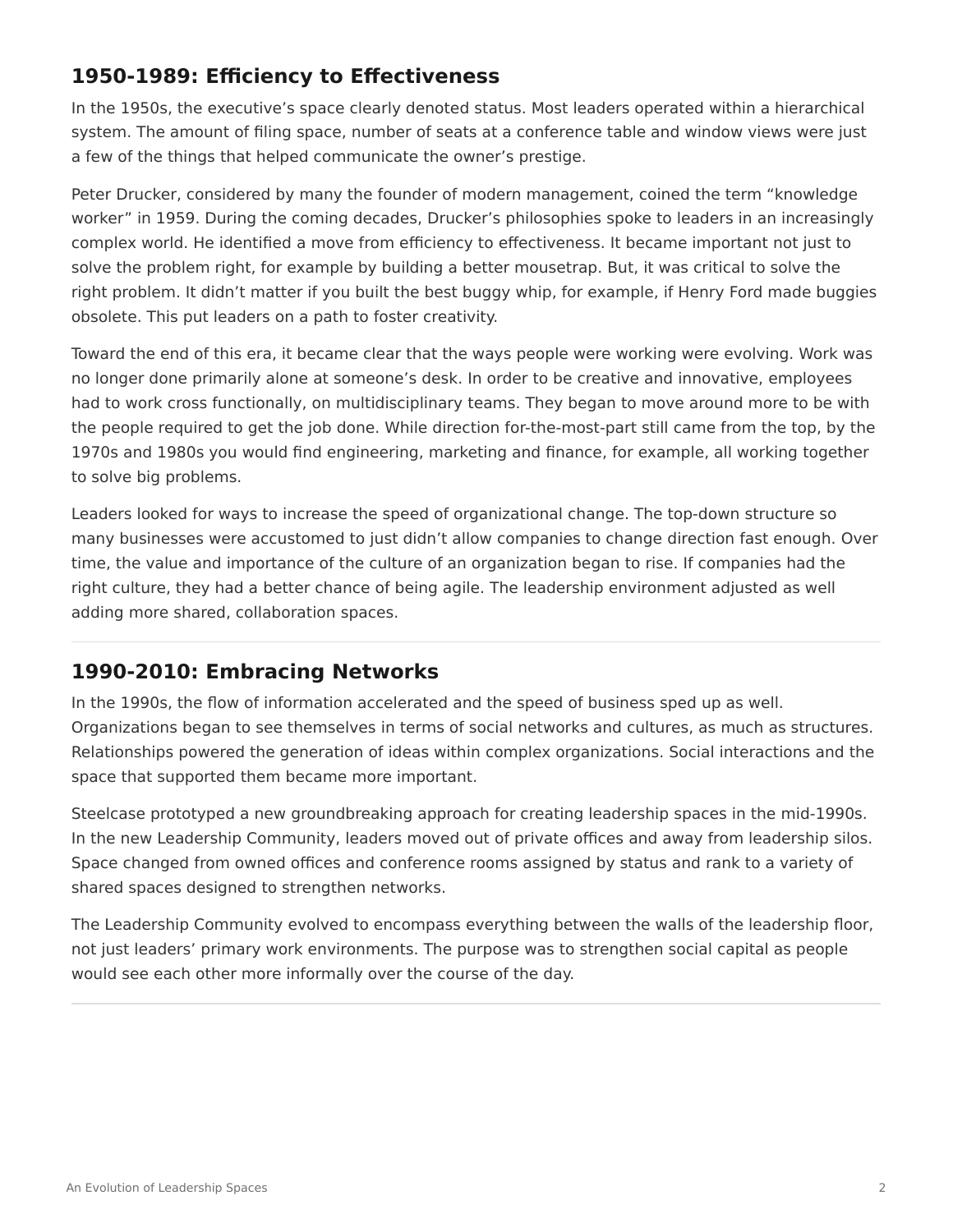## **Now: A New Leadership Prototype**

In 2016, Steelcase researchers and designers began working on the next [evolution of leadership spaces.](https://www.steelcase.com/insights/articles/space-odyssey/) The [new leadership environment](https://www.steelcase.com/spaces-inspiration/inspiring-office-workspaces/) is an iconic symbol of the cultural change happening in leadership. The new home celebrates openness and interconnectedness across the entire organization.

Steelcase is in the early stages of testing this prototype, a new community space on the first floor in the heart of Steelcase's Grand Rapids, Mich. campus. Unlike the previous Leadership Community which was a destination, the new space is on the traffic path of the company, making senior leadership more accessible and more visible while still able to access private areas when needed.

Thresholds to and from the space are minimized. Leaders have placed themselves in the midst of the flow of ideas and people. The invitation to the rest of organization is clear. Anyone can work anywhere no matter what their title or status may be. The leadership prototype is no longer a destination. It's a thoroughfare opening up and strengthening relationships.

#### **You May Also Like**

#### **[Rebecca Charbauski](https://www.steelcase.com/research/articles/author/rcharbausteelcase-com/) Senior Communications Specialist**

Rebecca, an Emmy-winning journalist, reports on global research impacting the places where people work, learn and heal. Over her career, Rebecca spent 17 years covering local and national news events on television and a variety of digital platforms. She directed a digital news group in Kansas City for three years before becoming news director in Grand Rapids, Michigan for more than five years. Prior to Steelcase, Rebecca worked with one of the four largest media groups in the United States to coordinate news coverage among 48 newsrooms from the east to west coast.

#### **Featured Products**

**[+About Steelcase](https://www.steelcase.com/discover/steelcase/our-company/)**